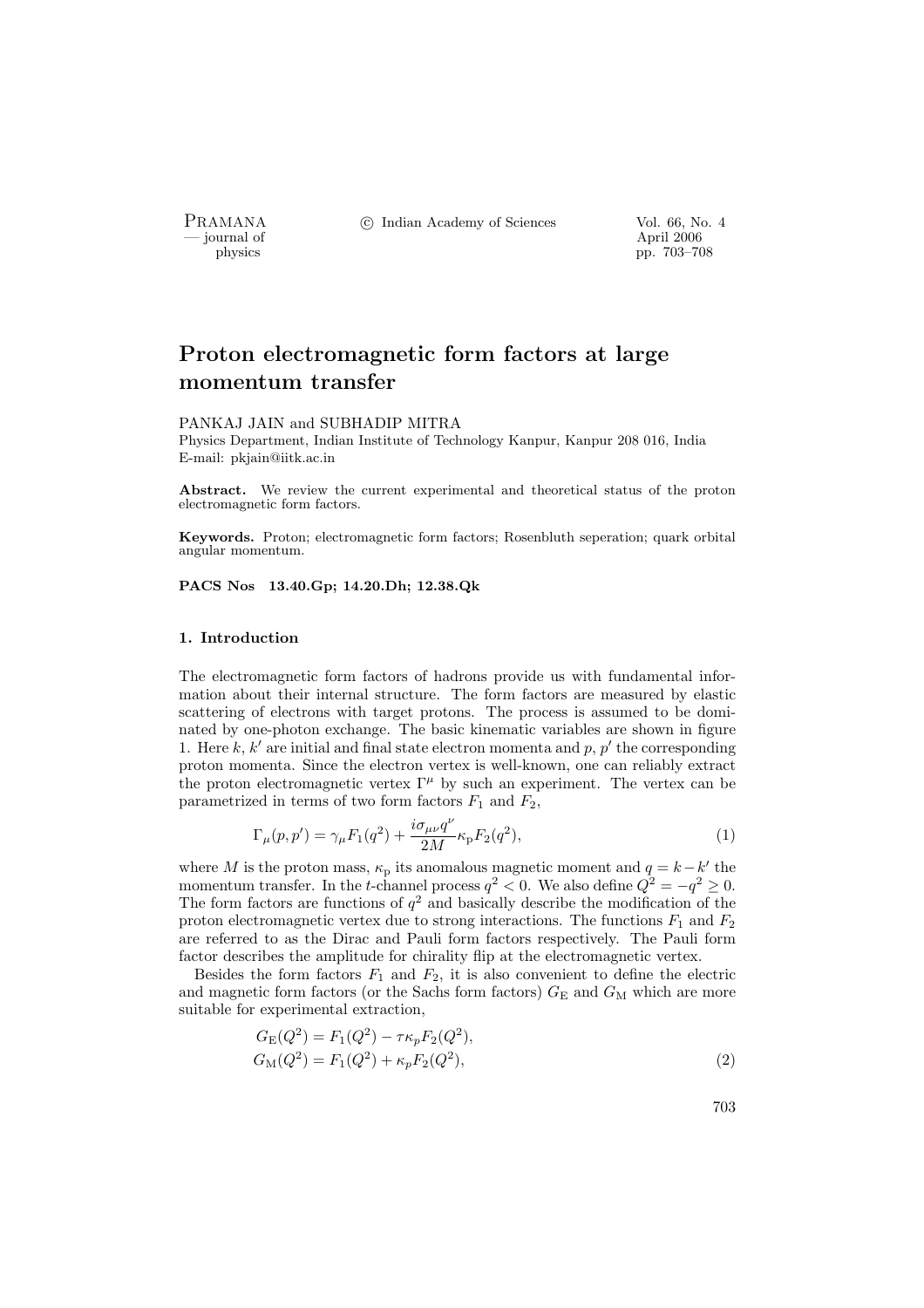Pankaj Jain and Subhadip Mitra



Figure 1. The one-photon exchange diagram contributing to the elastic electron–proton scattering. Here k, k' refer to electron momenta and p, p' to the proton momenta.

where  $\tau = Q^2/4M^2$ . At  $Q^2 = 0$ ,  $F_1 = F_2 = 1$  and  $G_E = G_M/\mu_p = 1$ , where  $\mu_p$  is the magnetic moment of the proton. The form factor  $G_M \approx \mu_p G_D$  where  $G_D$  is the dipole function,

$$
G_{\rm D} = \frac{1}{(1 + \frac{Q^2}{0.71})^2}.\tag{3}
$$

At low momenta,  $G_{\rm E}$  is also approximately equal to  $G_{\rm D}$ . At large momenta,  $Q^2 \gg 1$  $GeV<sup>2</sup>$ ,

$$
G_M, F_1 \propto \frac{1}{Q^4}.\tag{4}
$$

The experimental status of  $G<sub>E</sub>$  and  $F<sub>2</sub>$  are, however, currently unclear at large momentum transfer.

# 2. Rosenbluth separation

The standard technique for the extraction of proton form factors is through Rosenbluth separation [1]. Here one considers the unpolarized elastic scattering of electrons on target protons. In the one-photon exchange approximation the crosssection can be written as

$$
\frac{d\sigma}{d\Omega} = \frac{\sigma_{\text{Mott}}}{\epsilon(1+\tau)} \left[ \tau G_{\text{M}}^2(Q^2) + \epsilon G_{\text{E}}^2(Q^2) \right],\tag{5}
$$

where  $\epsilon = 1/[1 + 2(1 + \tau)\tan^2(\theta_e/2)]$  is the longitudinal polarization of the photon and  $\theta_e$  is the electron scattering angle. One finds that the reduced cross-section  $\sigma_{\rm R} = \tau G_{\rm M}^2(Q^2) + \epsilon G_{\rm E}^2(Q^2)$  depends linearly on  $\epsilon$ . By making a linear fit to the observed  $\sigma_{\rm R}$  as a function  $\epsilon$  at fixed  $Q^2$ , one can, therefore, extract both  $G_{\rm M}$  and  $G_{\rm E}$ . At large  $Q^2$ ,  $G_{\rm M}$  dominates at all values of  $\epsilon$ . Hence the uncertainty in the extraction of  $G_{\rm E}$  can be large at large  $Q^2$ . Recent results for Rosenbluth separation

704 Pramana – J. Phys., Vol. 66, No. 4, April 2006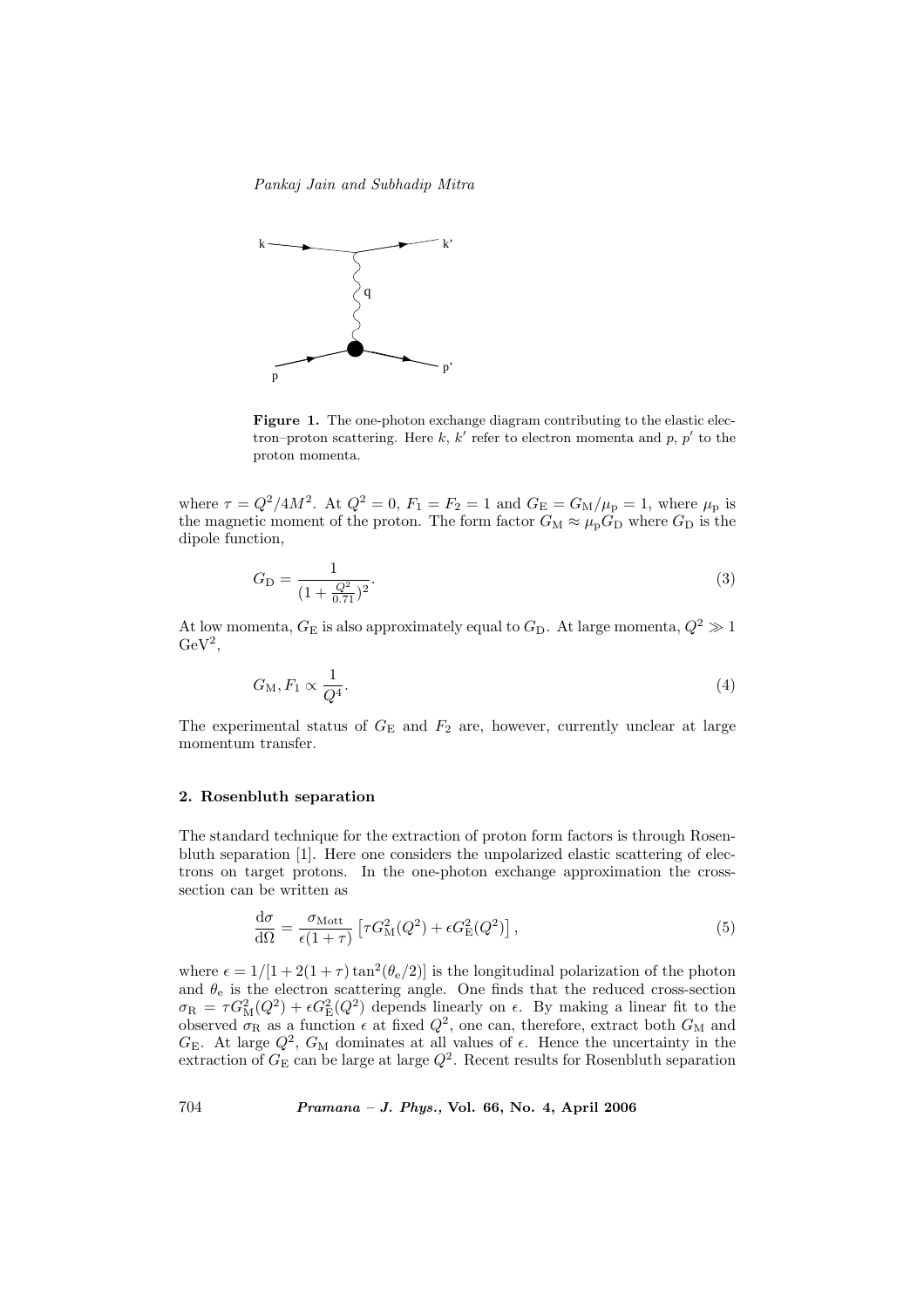#### Proton electromagnetic form factors

are available from SLAC in 1994 [2] and much more precisely from JLAB in 2004 [3]. The SLAC data show that  $(\mu_{p}G_{E}/G_{M}) \approx 1$  up to momentum transfer  $Q^{2} \approx 6$ GeV<sup>2</sup>. The JLAB data are available at  $Q^2 = 2.64, 3.20$  and  $4.10 \text{ GeV}^2$  and show a similar trend. This result also implies that the ratio  $F_2/F_1 \propto 1/Q^2$ .

# 3. Polarization transfer

A direct extraction of the ratio  $G_{\rm E}/G_{\rm M}$  is possible by elastic scattering of longitudinally polarized electrons on target proton  $\vec{e} + p \rightarrow e + \vec{p}$  [4]. In the one-photon exchange approximation, the recoil proton acquires only two polarization components,  $P_l$ , parallel to the proton momentum and  $P_t$ , perpendicular to the proton momentum in the scattering plane. The ratio

$$
\frac{G_{\rm E}}{G_{\rm M}} = -\frac{P_t}{P_l} \frac{E_{\rm e} + E_{\rm e}'}{2M} \tan\left(\frac{\theta_{\rm e}}{2}\right),\tag{6}
$$

where  $E_e$  and  $E'_e$  are the energies of the initial and final electron. This technique, therefore, directly yields the ratio  $G_{\rm E}/G_{\rm M}$ . The results [5,6], available from JLAB, show  $\mu_{\rm p}G_{\rm E}/G_{\rm M}$  decreases with  $Q^2$ . A straight line fit to the data gives

$$
\frac{\mu_{\rm p} G_{\rm E}}{G_{\rm M}} = 1 - 0.13(Q^2 - 0.04)
$$
\n(7)

in the momentum range  $0.5 < Q^2 < 5.6 \text{ GeV}^2$ . The ratio, therefore, becomes as small as 0.2 at  $Q^2 = 5.6 \text{ GeV}^2$ , the maximum momentum transfer in this experiment. The polarization transfer results also imply that  $QF_2/F_1 \sim 1$  for  $Q^2 > 1$  $GeV<sup>2</sup>$ . The observed trend in the polarization transfer experiment is, therefore, completely different from what is measured using the Rosenbluth separation. This is clearly a serious problem and has attracted considerable attention in the literature.

# 4. Higher order corrections

An obvious source of error is the higher order corrections to the elastic scattering process. A reliable extraction of the form factors requires a careful treatment of the radiative corrections including the soft photon emission, which give a significant correction to the cross-section [7,8]. These contributions are calculated by keeping only the leading order terms in the soft photon momentum. Furthermore, only the infra-red divergent terms, which are required to cancel the divergences in the soft photon emission, are included in the radiative corrections. It is possible that the terms not included in these calculation may be responsible for the observed difference. Any such correction is likely to be small and hence cannot significantly change the results of the polarization transfer experiment. However, a small correction to the Rosenbluth separation could imply a large correction to the extracted form factor  $G_E$ . A possible correction is the two-photon exchange diagram which has attracted considerable attention in the literature [9–13]. Such a

 $Pramana - J. Phys., Vol. 66, No. 4, April 2006$   $705$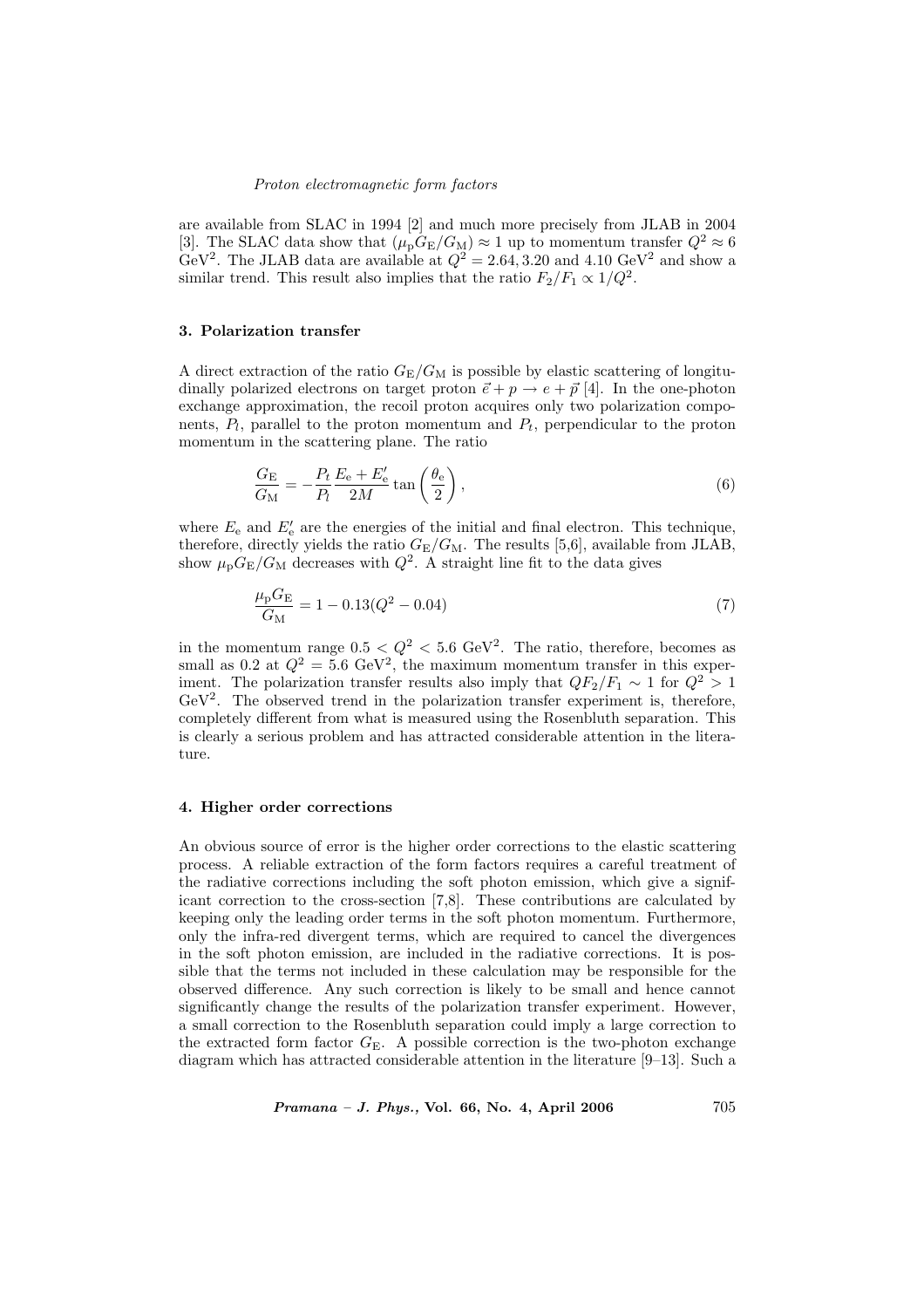## Pankaj Jain and Subhadip Mitra

diagram is taken into account while computing the radiative corrections, but only the infra-red divergent contribution is included. It is possible that the remaining contribution gives a significant correction. One may also consider next to leading order corrections in the soft photon momenta to the soft photon emission diagrams. Both of these contributions receive unknown hadronic corrections and cannot be calculated in a model independent manner.

### 4.1 Two-photon exchange

The two-photon exchange contribution has received considerable attention in the literature. In ref. [9] the authors made the most general decomposition of the electron–proton elastic scattering amplitude in the limit of zero electron mass. The scattering matrix  $T$  can be written as

$$
T = \frac{e^2}{Q^2} [\bar{u}(k')\gamma_\mu u(k)] \ \bar{u}(p') \left[ \tilde{G}_M \gamma^\mu - \tilde{F}_2 \frac{P^\mu}{M} + \tilde{F}_3 \frac{K}{M^2} P^\mu \right] u(p), \tag{8}
$$

where  $P = (p + p')/2$ ,  $K = (k + k')/2$  and  $\tilde{G}_{M}$ ,  $\tilde{F}_{2}$  and  $\tilde{F}_{3}$  are complex functions of  $\nu = \vec{K} \cdot \vec{P}$  and  $Q^2$ . Then, making simplifying assumptions, they obtain these generalized form factors by fitting the data. Their results suggest that two-photon exchange diagram can provide an explanation for the observed discrepancy. It was further argued in ref. [10] that additional constraints can be imposed on these generalized form factors by considering positron proton elastic scattering. The twophoton contribution has also been obtained by model calculations in refs [11,12]. The authors find that they are able to partially reconcile the discrepancy. However, the results of Afanasev et al [12] show that the predicted Rosenbluth plots are no longer linear in  $\epsilon$ . This clearly is a problem since the experimental results show no evidence of deviation from linearity. In ref. [13] the authors argue, using charge conjugation and crossing symmetry, that two-photon exchange contribution must necessarily be nonlinear in  $\epsilon$ . If this is confirmed then it will rule out twophoton exchange as an explanation of the observed anomaly. We are currently using the nonlocal field theoretic framework to calculate the two-photon exchange contributions [14].

# 5. Theoretical calculations

Theoretically the form factors may be described by the Brodsky–Lepage [15] short distance formalism. It is expected to work at sufficiently large  $Q^2$ . The formalism is based on the assumption that the exclusive hadronic processes at large momentum transfer are dominated by short distance amplitudes. However, the precise value of  $Q^2$  where it may be applicable is not known. The formalism predicts  $F_1 \propto 1/Q^4$ and  $F_2/F_1 \propto 1/Q^2$ . However, there are many indications that the formalism is not really applicable at laboratory momenta. For example, the observed color transparency ratio does not agree with the theoretical expectations of the short distance model [16]. Furthermore, a leading-order perturbative QCD calculation

706 Pramana – J. Phys., Vol. 66, No. 4, April 2006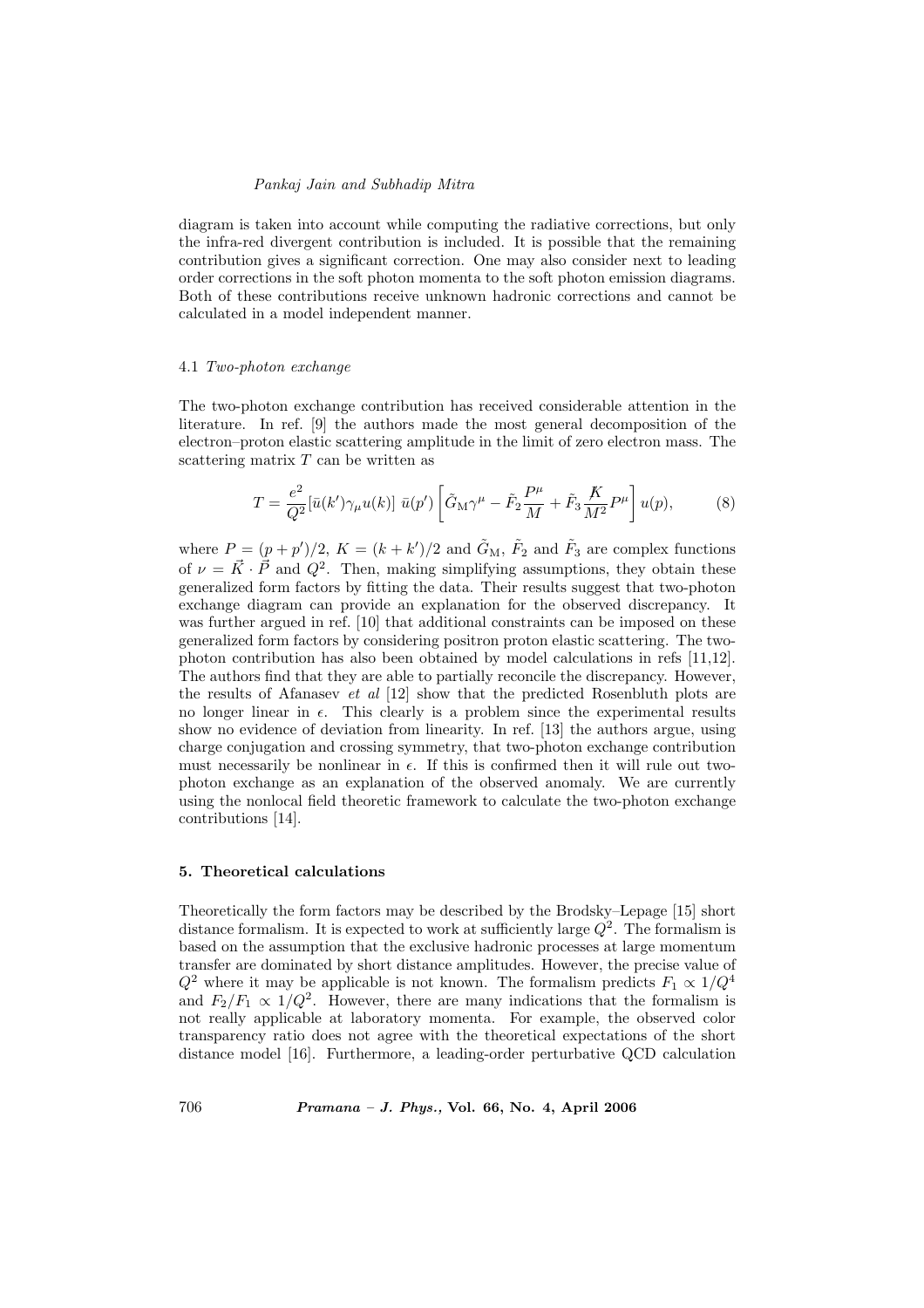#### Proton electromagnetic form factors

of the color transparency ratio for  $eA \rightarrow e'p(A-1)$  scattering predicted an almost flat transparency ratio as a function of  $Q^2$  [17], in agreement with experimental observations [18] but not with the predictions of the short distance model [16]. The observed ratio  $F_2/F_1 \propto 1/Q$  in the polarization transfer experiment [5,6] is also in disagreement with the short distance predictions. It was recently argued in refs [19,20] that this result can be explained if we invoke the quark orbital angular momentum and do not impose short distance domination. By assuming the presence of large distance amplitudes the observed color transparency results can also be explained naturally.

# 6. Conclusions

Recent experimental observations of proton electromagnetic form factors have revealed several surprises, with different methods of extraction giving different results. This anomaly may be explained in terms of two-photon exchange processes. The theoretical calculations performed so far indicate that the two-photon contribution gives a significant correction to the extracted ratio  $G_{\rm E}/G_{\rm M}$ . However it is not clear so that the correction may explain the data. Furthermore the form factor ratio obtained by the polarization transfer experiment, which is likely to be very reliable, is in disagreement with expectations of the Brodsky–Lepage short distance model. This result, therefore, provides another evidence for the failure of this model. The observed ratio provides a very good evidence for the presence of quark orbital angular momentum in the proton.

## References

- [1] M N Rosenbluth, Phys. Rev. 79, 615 (1950)
- [2] L Andivahis et al, Phys. Rev. D50, 5491 (1994)
- [3] I A Qattan et al, Phys. Rev. Lett. 94, 142301 (2005), nucl-ex/0410010
- [4] A I Akhiezer, L N Rosentsweig and I M Shmushkevich, Sov. Phys. JETP 6, 588 (1958)
	- J Scofield, Phys. Rev. 113, 1599 (1959); 141, 1352 (1966)
	- N Dombey, Rev. Mod. Phys. 41, 236 (1969)
	- A I Akhiezer and M P Rekalo, Sov. J. Part. Nucl. 4, 277 (1974)
	- R G Arnold, C E Carlson and F Gross, *Phys. Rev.* **C23**, 363 (1981)
- [5] M K Jones et al, Phys. Rev. Lett. 84, 1398 (2000)
- [6] O Gayou et al, Phys. Rev. Lett. 88, 092301 (2002)
- [7] R Ent et al, *Phys. Rev.* **C64**, 054610-1 (2001)
- [8] L M Mo and Y S Tsai, Rev. Mod. Phys. 41, 205 (1969)
- [9] P A M Guichon and M Vanderhaeghen, Phys. Rev. Lett. 91, 142302 (2003)
- [10] J Arrington, Phys. Rev. C71, 015202 (2005), hep-ph/0408261
- [11] P G Blunden, W Melnitchouk and J A Tjon, Phys. Rev. Lett. 91, 142304 (2003), nucl-th/0306076
- [12] A A Afanasev, S J Brodsky, C E Carlson, Yu-Chun Chen and M Vanderhaeghen, hep-ph/0502013
- [13] M P Rekalo and E Tomasi-Gustafsson, Eur. Phys. J. A22, 331 (2004)